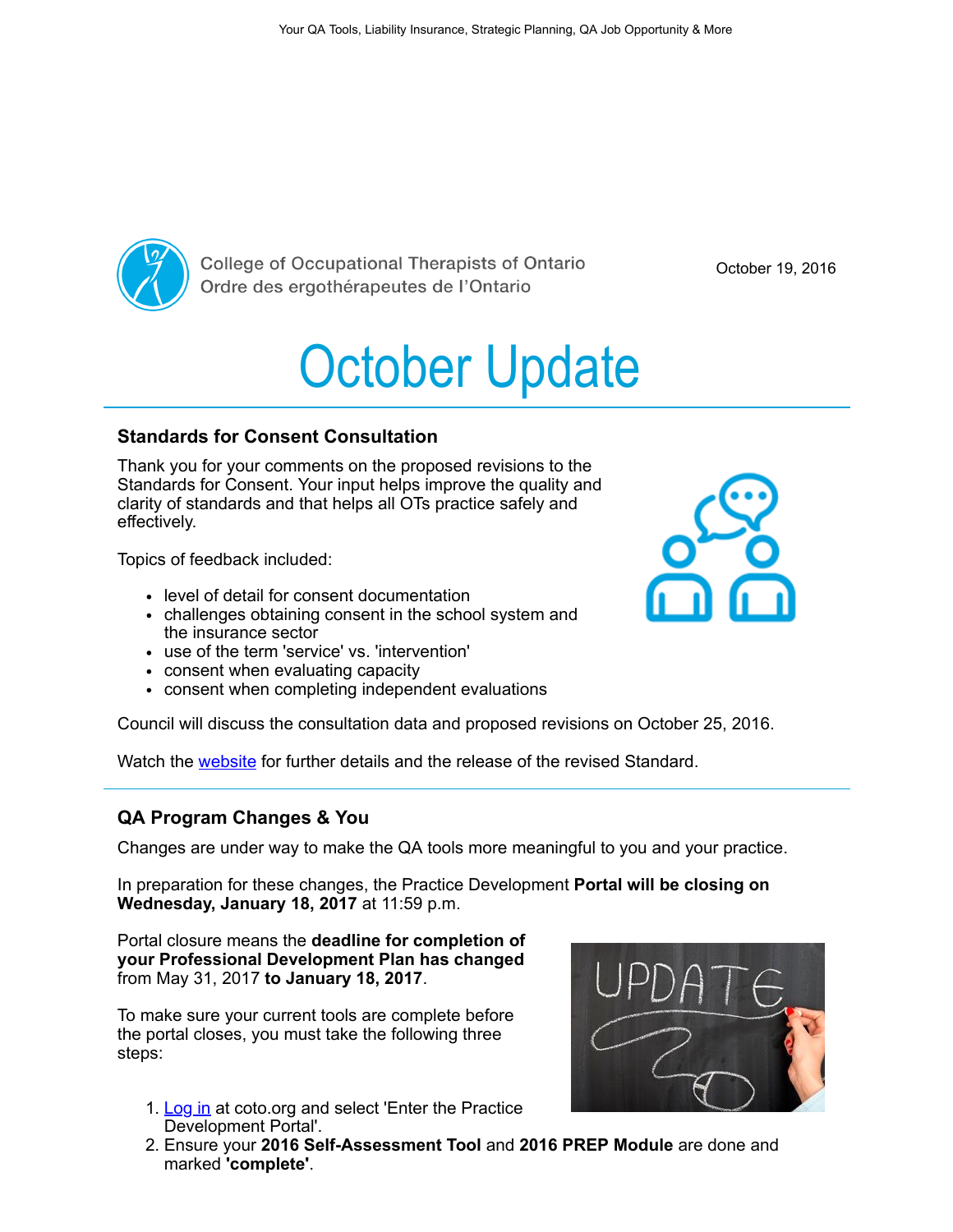3. Update your 2016-2017 Professional Development Plan and mark as 'complete'. We recognize that with this new January deadline not all goals will be completed. When you create your next Plan you will be able to add any incomplete goals and continue working on them.

Tune in to our November 8, 2016 webinar to learn more. If you have any questions about QA, please contact Mandy Wong at [mwong@coto.org.](mailto:mwong@coto.org)

### New Online Insurance Update Requirement

Carrying professional liability insurance is a requirement of registration.

OTs are required to update their insurance policy information within 30 days of the policy expiration date or any other change.

Here's how:

- 1. [Log in](https://payments.coto.org/COTO/Custom/Sign_In.aspx?WebsiteKey=9d2d481c-afe6-4eed-bf06-b12af5b06757&LoginRedirect=true&returnurl=%2fcoto%2fCOTOWEB%2fHome%2fcotoweb%2fHome.aspx) at coto.org.
- 2. Select 'Update Profile'.
- 3. Select the 'Insurance' tab and follow the instructions.



Professional liability protects you and your clients. Learn more about *insurance requirements*.

#### Join our November 8, 2016 Webinar



Changes to QA tools, updates to insurance reporting, revisions to standards: learn what these changes mean to you.

Sign up for our 45-minute webinar on November 8, 2016 from 12:15 p.m. - 1:00 p.m.

[Register for the webinar](http://bit.ly/2dqxYZn) and hold the time in your calendar!

## Strategic Planning and Upcoming Council Meeting

Your input was incredible! More than 800 OTs completed our planning survey and we thank you all.

Council will be reviewing and discussing your feedback as we develop the College's 2017-2020 strategic plan.

Next Council meeting is Tuesday, October 25, 2016. [View the October 25 agenda.](https://www.coto.org/docs/default-source/council-meeting-materials/october-25-2016-college-council-agenda.pdf?sfvrsn=4)

Meetings are open to the public. To reserve a seat, contact [Andjelina Stanier, Executive Assistant - Executive Office](mailto:astanier@coto.org).



#### We're Hiring! Manager, Quality Program

Are you a proven leader? A dedicated professional with innovative ideas? Passionate about quality improvement? We may have the job for you!